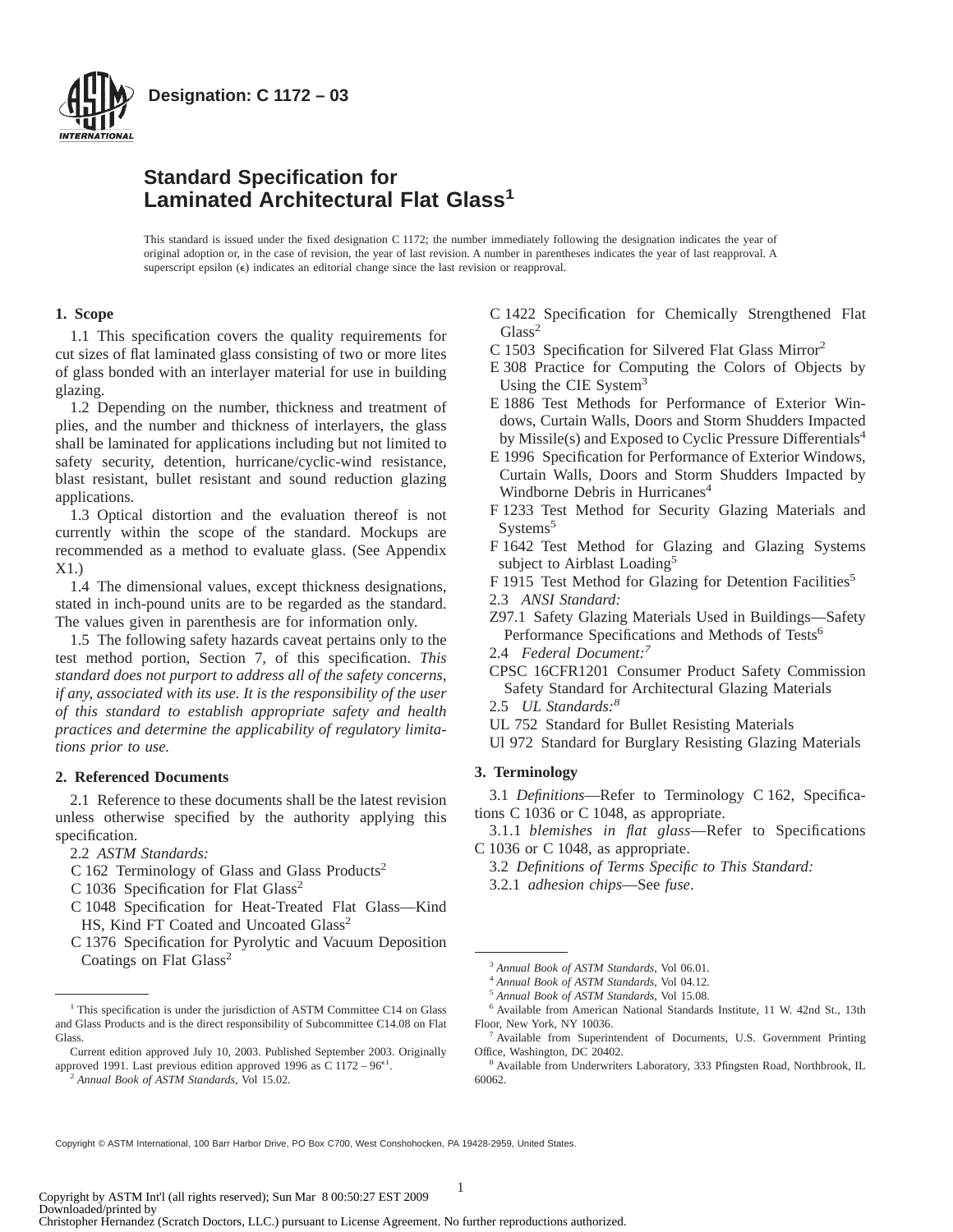3.2.2 *blow-in*—a separation of glass and interlayer at or close to the laminate edge caused by penetration of the autoclaving medium into the edge during manufacturing.

3.2.3 *boil (bubble)*—a gas pocket in the interlayer material or between the glass and interlayer.

3.2.4 *covered edge*—the perimetric area of the laminate covered by the channel or sash when installed.

3.2.5 *decorative glass*—glass with an ornamental appearance created by a textured glass surface (patterned glass), design printed interlayer, application of decal(s) to the glass or interlayer, or other embellishments performed on or to the glass or interlayer material to give the glass an ornamental appearance.

3.2.6 *delamination*—a condition in which one or two of the lites of glass loses the bond between the glass lite and the interlayer.

3.2.7 *discoloration*—a visibly noticeable color change (from original) in the appearance of a material.

3.2.8 *distortion*—the inability to see an image clearly; the image is twisted out of natural shape.

3.2.9 *edge boil*—See *boil (bubble)*.

3.2.10 *edge cover*—See *covered edge*.

3.2.11 *exposed edge*—the perimetric area of the laminate exposed to the environment after installation.

3.2.12 *fuse*—a glass particle or crystalline material that is permanently bonded to a surface of a lite.

3.2.13 *glass edge bite*—See *covered edge*.

3.2.14 *hair*—a slender, pigmented filament from human or animal epidermis or other thread-like filament.

3.2.15 *inside dirt*—foreign material trapped inside the laminate.

3.2.16 *interlayer*—a layer or multiple layers of material acting as an adhesive between plies of glass which adds additional performance to the finished product, for example, impact resistance, solar control, acoustical insulation.

3.2.17 *laminate*—See *laminated glass*.

3.2.18 *laminated bullet resistant glass*—multiple lites of flat glass, bonded by interlayer material, that resist penetration from medium- to super-power arms and high-power rifles.

3.2.19 *laminated glass*—an assembly consisting of two or more lites of glass, conforming to Specification C 1036 or C 1048 that are bonded together by interlayer material.

3.2.20 *laminated safety glass*—two or more lites of flat glass, bonded by interlayer material. In the case of breakage, the interlayer serves to retain the glass fragments, limit the size of the opening and reduce the risk of cutting or piercing injuries.

3.2.21 *laminated security glass*—two or more lites of flat glass, bonded by interlayer material, that resist manual penetration, including physical attack from hand-held or handthrown objects.

3.2.22 *lint*—short fibers of yarn or fabric trapped within the laminate.

3.2.23 *lite or light*—a panel or sheet of glass or a panel or sheet of laminated glass.

3.2.24 *mismatch*—misalignment of the edges of two lites of glass, when laminated.

3.2.25 *nonsymmetrical*—a term used to describe the construction of a laminate comprised of different glass types or thickness, or both.

3.2.26 *offset*—intentional mismatch (see *mismatch*).

3.2.27 *ply*—one sheet or panel of glass in a laminate.

3.2.28 *scuff*—See *streak*.

3.2.29 *separation*—an area of the laminate that has become delaminated (see *delamination*).

3.2.30 *shiner*—an area on a glass edge that has not been ground or polished.

3.2.31 *short interlayer*—a condition of the laminate in which the interlayer does not extend to the edge.

3.2.32 *slippage*—See *mismatch*.

3.2.33 *streak*—a noticeably visible deviation on or in the laminating unit.

3.2.34 *surfaces*—surfaces of glass faces are counted as Nos. 1, 2, 3, and 4, respectively. The No. 1 surface is the surface that is to the exterior; the Nos. 2 and 3 surfaces are those separated by and bonded to the interlayer material; the No. 4 surface is the surface that is to the interior.

3.2.35 *symmetrical*—a term used to describe the construction of a laminate comprised of only one glass type and thickness.

3.2.36 *template*—a pattern used as a guide to define the overall size and shape of a cut lite.

3.2.37 *two-ply flat glass (laminates)*—See *laminated glass*.

3.2.38 *unlaminated area*—an area of the laminate that failed to laminate during the laminating process. This blemish is discernible due to the textured appearance of the interlayer material.

# **4. Classification**

4.1 *Kinds*—Laminated flat glass furnished under this specification shall be of the following kinds, as specified:

4.1.1 *Kind LA*—Two or more lites of flat annealed transparent glass conforming to the applicable requirements of Specification C 1036 and bonded by an interlayer material.

4.1.2 *Kind LC*—Two or more lites of flat glass, one or more of which are chemically strengthened glass bonded by an interlayer material.

4.1.3 *Kind LD*—Two or more lites of flat glass, bonded by an interlayer material yielding a decorative laminate.

4.1.4 *Kind LHS*—Two or more lites of flat glass, all of which are heat-strengthened glass conforming to the applicable requirements of Specification C 1048 and bonded by an interlayer material.

4.1.5 *Kind LM*—Two or more lites of flat glass, one or more of which are mirror glass conforming to the applicable requirements of Specifications C 1036, C 1048 (if one or more of the lites are tempered or heat-strengthened glass), and C 1503 and bonded by an interlayer material.

4.1.6 *Kind LP*—Two or more lites of flat glass, one or more of which are pattern glass conforming to the applicable requirements of Specifications C 1036 and C 1048 (if one or more of the lites are tempered or heat-strengthened glass) and bonded by an interlayer material.

4.1.7 *Kind LR*—Two or more lites of flat glass, one or more of which are reflective glass, conforming to the applicable requirements of Specifications C 1036 and C 1048 (if one or

Copyright by ASTM Int'l (all rights reserved); Sun Mar 8 00:50:27 EST 2009 Downloaded/printed by

Christopher Hernandez (Scratch Doctors, LLC.) pursuant to License Agreement. No further reproductions authorized.

2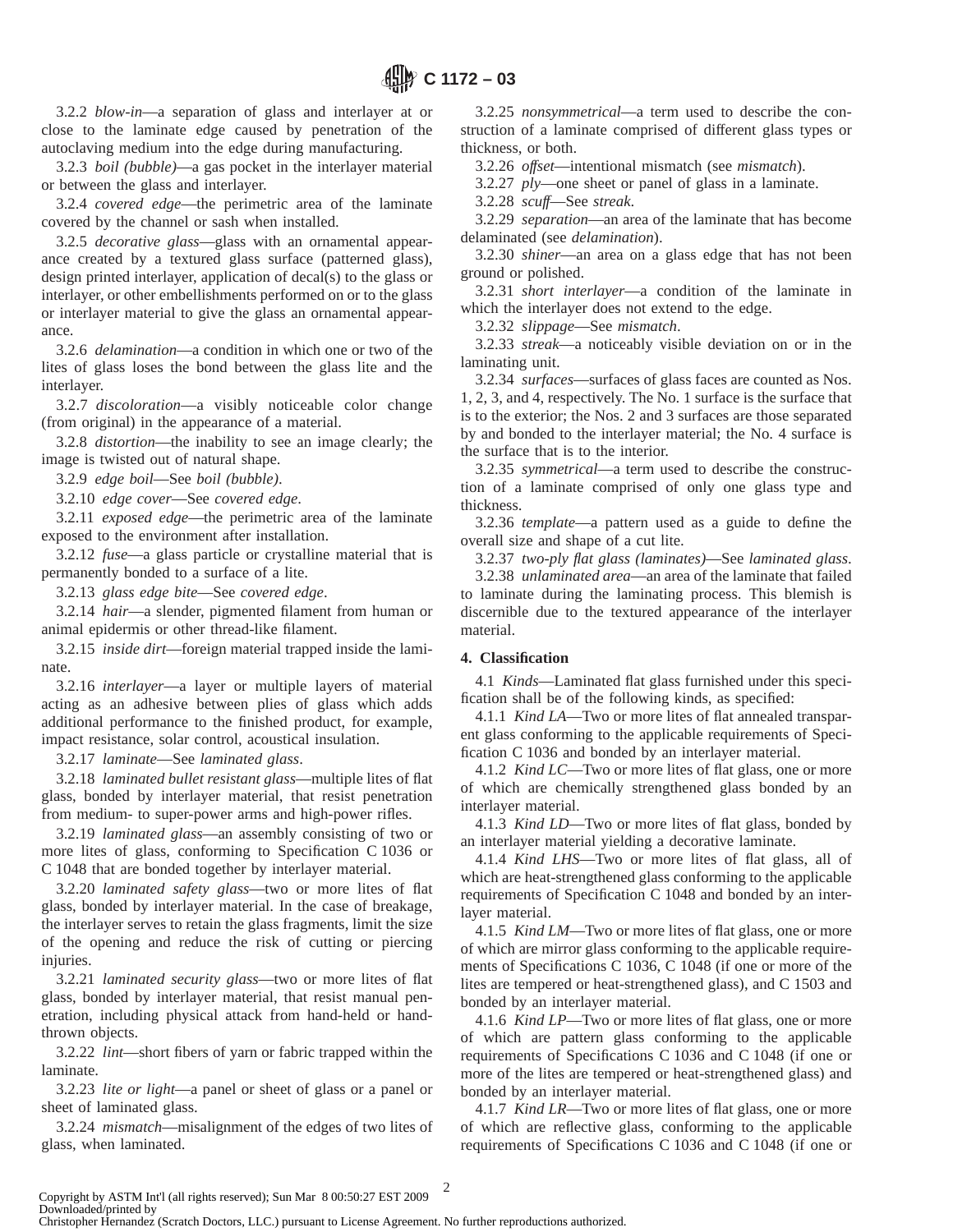more of the lites are tempered or heat-strengthened glass) and bonded by an interlayer material.

4.1.8 *Kind LSP*—Two or more lites of flat glass, one or more of which are spandrel glass, conforming to the applicable requirements of Specifications C 1036 and C 1048 (if one or more of the lites are tempered or heat-strengthened glass) and bonded by an interlayer material.

4.1.9 *Kind LT*—Two or more lites of flat glass, all of which are fully tempered glass conforming to the applicable requirements of Specification C 1048 and bonded by an interlayer material.

4.1.10 *Kind LW*—Two or more lites of flat glass, one or more of which are wired glass, conforming to the applicable requirements of Specification C 1036 and bonded by an interlayer material.

4.1.11 *Kind LX*—Laminated glass with combinations not previously defined.

## **5. Ordering Information**

5.1 Purchasers should select the preferred options permitted in this specification and include the following information in procurement documents:

5.1.1 Title, number, and date of this specification.

5.1.2 Kind of laminated flat glass as referred to in this specification (see Section 4).

5.1.3 Edgework requirements (see 8.2).

5.1.4 Thickness requirements:

5.1.4.1 Thickness designation of each individual ply of glass to be used in the laminate,

5.1.4.2 Interlayer type and thickness designation, and

5.1.4.3 Overall nominal thickness of the laminate.

5.1.5 Nominal length and width of the laminate.

5.1.5.1 Blueprint, drawing, template, configuration specification, or other forms of information which detail overall size, configuration, and orientation.

5.1.6 Classification of each individual lite of glass to be used in the laminate, in accordance with the Classification and Intended Use section of Specification C 1036.

5.1.6.1 Color, tint, decorative effect and strength of each individual lite of glass.

5.1.7 Color, tint and decorative effect of the interlayer.

5.1.8 The luminous transmittance of the laminate (see 7.11).

5.1.9 Safety standards or regulations to which the laminate must conform (see 6.8).

5.1.10 All other standards to which the laminate must conform.

5.2 *Packaging Requirements*—Glass packaging and protection will be standard manufacturer practice unless otherwise specified. Consult manufacturer before specifying.

# **6. Other Requirements**

6.1 Heat strengthened or fully tempered glass plies shall conform to the requirements of Specification C 1048 for the incorporated glass type.

6.2 Annealed glass plies shall conform to the requirements of Specification C 1036 for the incorporated glass type.

6.3 Chemically strengthened glass plies shall conform to the requirements of Specification C 1422.

6.4 Pyrolytic and vacuum deposition coated glass plies shall conform to the requirements of Specification C 1376.

6.5 Mirror glass plies shall conform to the requirements of Specification C 1503.

6.6 Spandrel glass plies shall conform to the requirements of Specification C 1048 for the incorporated glass type.

6.7 Luminous transmittance shall be as specified.

6.8 Laminates specified for safety glazing shall meet the requirements of the specified safety glazing standards (see 7.1).

#### **7. Test Methods**

7.1 *Impact Test for Safety Glazing*—Test and interpret in accordance with ANSI Z97.1 or CPSC 16CFR1201, or both, as applicable.

7.2 *Test for Missile Impact and Cyclic Pressure*—Test and interpret in accordance with Test Method E 1886 and Specification E 1996.

7.3 *Test for Security Glazing*—Test and interpret in accordance with Test Method F 1233.

7.4 *Test for Glazing Subject to Airblast Loading*—Test and interpret in accordance with Test Method F 1642.

7.5 *Test for Detention Glazing*—Test and interpret in accordance with Test Method F 1915.

7.6 *Test for Bullet Resisting Glazing*—Test and interpret in accordance with Standard UL 752.

7.7 *Test for Burglary Resisting Glazing*—Test and interpret in accordance with Standard UL 972.

7.8 *Overall Bow and Warp*—Place sample glass in a freestanding vertical position, with the longest edge resting on blocks at the quarter points. With the laminate in this position, place a straightedge across the concave surface, parallel to and within 1 in.  $(25.4 \text{ mm})$  of the edge, and measure the maximum deviation with a taper or feeler gage. A dial indicator may also be used.

7.9 *Size*—Measure length and width from edge to edge, including flares, mismatch, or offset (see 8.5).

7.10 *Visual Inspection*—Place the specimen in a vertical position. The viewer shall look through the specimen, using daylight without direct sunlight, or using a background light suitable for observing the blemishes. View at 36 in. (914 mm) except where otherwise specified in Table 1.

7.11 *Transmittance*—Using Practice E 308, measure transmittance by illuminating each laminated specimen at normal incidence with light having the spectral composition of International Commission on Illumination (CIE) illuminate *C*. Measure the ratio of transmittance to incident luminous flux by calculating from the spectral distribution of illuminate *C* as defined by Practice E 308.

# **8. Fabrication Requirements**

8.1 All dimensional fabrication, such as cutting to overall dimensions, edgework, drilling, notching, grinding, sandblasting and etching, on laminates incorporating heat-strengthened, chemically strengthened, or fully tempered glass shall be performed prior to strengthening or tempering. After the glass has been strengthened or tempered, it shall not be modified except as recommended by the fabricator.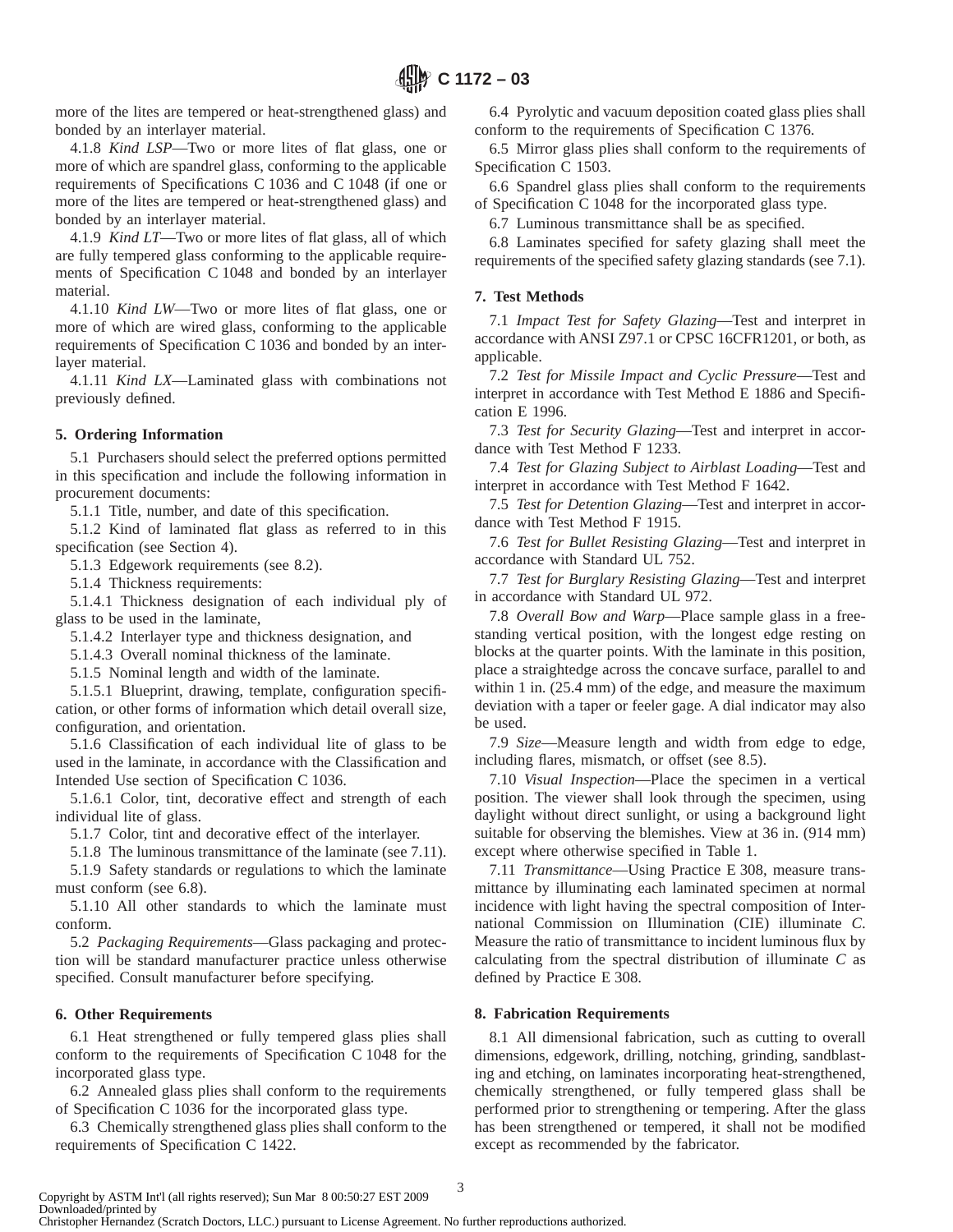**C 1172 – 03**

#### **TABLE 1 Maximum Allowable Laminating Process Blemishes, in. (mm)**

NOTE 2—See 7.10 for method of inspection.

Note 3—Refer to Specification C 1036 for the quality specification for the individual glass plies.

| <b>Blemish</b>                          | Up to 25 ft <sup>2</sup> (2.5 m <sup>2</sup> ) |                                           | 25 to 75 ft <sup>2</sup> (2.5 to 7.0 m <sup>2</sup> ) |                                           | Over 75 ft <sup>2</sup> (7.0 m <sup>2)</sup> |                                           |
|-----------------------------------------|------------------------------------------------|-------------------------------------------|-------------------------------------------------------|-------------------------------------------|----------------------------------------------|-------------------------------------------|
|                                         | Central <sup><math>A</math></sup>              | Outer $A$                                 | Central <sup><math>A</math></sup>                     | Outer $^A$                                | Central <sup>A</sup>                         | Outer $^A$                                |
| Boil (Bubbles)                          | $\frac{1}{6}$ (1.6)                            | $\frac{3}{32}$ (2.4)                      | $\frac{1}{8}$ (3.2)                                   | $\frac{3}{16}$ (4.8)                      | $\frac{1}{4}$ (6.4)                          | $\frac{1}{4}$ (6.4)                       |
| Blow-in; edge boil                      | в                                              | CE 1/4 (6.4)                              | B                                                     | $CE \frac{1}{4} (6.4)$                    | B                                            | $CE\frac{5}{16}(8.0)$                     |
|                                         |                                                | EE $\frac{1}{32}$ (0.8) <sup>C</sup>      |                                                       | EE $1/16$ (1.6) <sup>C</sup>              |                                              | EE $\frac{3}{32}$ (2.3) <sup>C</sup>      |
| Fuse                                    | $\frac{1}{32}$ (0.8)                           | $\frac{1}{16}$ (1.6)                      | $\frac{1}{16}$ (1.6)                                  | $\frac{3}{32}$ (2.4)                      | $\frac{3}{32}$ (2.4)                         | $\frac{5}{32}(4.0)$                       |
| Hair, lint (single strand)              | light intensity <sup><math>D</math></sup>      | medium intensity $\epsilon$               | light intensity <sup><math>D</math></sup>             | medium intensity $\epsilon$               | medium intensity $\epsilon$                  | medium intensity $\epsilon$               |
| Inside dirt (dirt spot)                 | $\frac{1}{16}$ (1.6)                           | $\frac{3}{32}$ (2.4)                      | $\frac{3}{32}$ (2.4)                                  | $\frac{5}{32}(4.0)$                       | $\frac{1}{8}$ (3.2)                          | $\frac{3}{16}$ (4.8)                      |
| Lint-areas of concentrated lint         | light intensity <sup><math>D</math></sup>      | light intensity <sup><math>D</math></sup> | light intensity <sup><math>D</math></sup>             | light intensity <sup><math>D</math></sup> | light intensity <sup><math>D</math></sup>    | light intensity <sup>D</sup>              |
| Separation, discoloration               | none                                           | none                                      | none                                                  | none                                      | none                                         | none                                      |
| Short interlayer; unlaminated area chip | в                                              | CE 1/4 (6.4)                              | B                                                     | $CE \frac{1}{4} (6.4)$                    | в                                            | $CE \frac{1}{4} (6.4)$                    |
|                                         |                                                | EE $1/16$ (1.6) <sup>C</sup>              |                                                       | EE $\frac{3}{32}$ (2.4) <sup>C</sup>      |                                              | EE $\frac{1}{8}$ (3.2) <sup>C</sup>       |
| Scuff; streak                           | light intensity <sup><math>D</math></sup>      | light intensity <sup><math>D</math></sup> | light intensity <sup><math>D</math></sup>             | light intensity <sup>D</sup>              | light intensity <sup><math>D</math></sup>    | light intensity <sup><math>D</math></sup> |

<sup>A</sup> The central area is an area formed by an oval or circle whose axes or diameters, when centered, do not exceed 80 % of the overall dimension. The outer area is the area outside of the central area.

 $B$  Not applicable.

 $C$  CE = covered edge of glass edge bite and

EE = exposed edge. (If CE or EE is unknown use CE tolerance.)

 $D$  Light Intensity—Barely noticeable at 36 in. (914.4 mm).

 $E$ Medium Intensity-Noticeable at 36 in. (914.4 mm) but not at 11 ft (3352.8 mm).

8.2 *Edge*—An edge shall be cut, sawed, ground, sanded to remove sharp edges only, seamed, ground and polished, beveled, or mitered as specified.

8.3 *Marking*:

8.3.1 Each laminate, as supplied by the manufacturer, shall bear the manufacturer's name, or trademark, or both, unless otherwise specified.

8.3.2 Laminated glass intended for safety glazing applications specified by building codes, shall be permanently marked as required by the applicable safety glazing standard.

8.4 *Thickness*—For thickness tolerances consult the laminator. Nominal thickness tolerance computation guidelines are as follows:

8.4.1 *Minimum Thickness Tolerance*—Minimum thickness tolerance shall be the summation of the values for the minimum thickness of each glass ply obtained from Specification C 1036 and the minimum interlayer thickness obtained from the laminator.

8.4.2 *Maximum Thickness Tolerance*:

8.4.2.1 *Annealed Glasses*—The summation of the values for the maximum thickness of each glass ply obtained from Specification C 1036 and the maximum interlayer thickness obtained from the laminator.

8.4.2.2 *Heat Treated Glasses*—Add 0.031 in. (0.79 mm) to the overall maximum thickness of the laminate.

8.5 *Length and Width*:

8.5.1 Length and width tolerances of symmetrically laminated glass shall be in accordance with Table 2 when measured in accordance with 7.9.

8.5.2 For length and width of nonsymmetrical laminated glass contact the supplier for size tolerances.

8.6 *Flatness*:

|  | <b>TABLE 2 Length and Width Tolerances for Rectangular Shapes</b> |  |  |  |
|--|-------------------------------------------------------------------|--|--|--|
|  | of Symmetrically Laminated Glass, $A$ in. (mm)                    |  |  |  |

| <b>Laminate Thickness</b><br>Designation, t | Transparent<br>Glass                | Patterned and<br><b>Wired Glass</b> | <b>Heat Strengthened</b><br>and Tempered Glass |
|---------------------------------------------|-------------------------------------|-------------------------------------|------------------------------------------------|
| $t \leq \frac{1}{4}$                        | $+5/32$ , $-1/16$                   | $+5/16$ , $-1/8$                    | $+7/32$ , $-3/32$                              |
| $(t \le 6.4)$                               | $(+4.0, -1.6)$                      | $(+7.9, -3.2)$                      | $(+5.6, -2.4)$                                 |
| $\frac{1}{4} < t \leq \frac{1}{2}$          | $+$ $\frac{1}{4}$ , $ \frac{1}{16}$ | $+5/16$ , $-1/8$                    | $+ \frac{1}{4}$ , $- \frac{1}{8}$              |
| $(6.4 < t \le 12.7)$                        | $(+6.4, -1.6)$                      | $(+7.9, -3.2)$                      | $(+6.4, -3.2)$                                 |
| $\frac{1}{2} < t \leq 1$                    | $+$ $\frac{1}{4}$ , $ \frac{1}{8}$  | $+5/16$ , $-1/8$                    | $+5/16$ , $-1/8$                               |
| $(12.7 < t \le 25.4)$                       | $(+6.4, -3.2)$                      | $(+7.9, -3.2)$                      | $(+7.9, -3.2)$                                 |

<sup>A</sup> For nonsymmetrical laminated glass contact the laminator for size tolerances.

8.6.1 For annealed transparent glasses the overall bow and warp shall not exceed  $\frac{1}{16}$  in. (1.6 mm) per foot (300 mm) of length when measured in accordance with 7.8.

8.6.2 Because of the nature of the processes used in manufacturing heat-strengthened, rolled, tempered, or wired glass, these glasses may not be as flat as annealed transparent glass. The deviation from flatness of laminated glass depends on glass type, thickness, width, length, laminating process, and other factors. For other than annealed transparent glasses the overall bow and warp shall not exceed the values shown in Table 3 when measured in accordance with 7.8.

8.6.3 Localized warp for rectangular laminated glass shall not exceed  $\frac{1}{16}$  in. (1.6 mm) in any 12 in. (300 mm) span of edge.

8.7 *Blemishes*—Maximum allowable laminating process blemishes shall not be greater than those listed in Table 1.

#### **9. Keywords**

9.1 annealed; blast resistant; bullet resistant; hurricane resistant; glass; heat-treated; interlayer; laminated; safety; security

Copyright by ASTM Int'l (all rights reserved); Sun Mar 8 00:50:27 EST 2009 Downloaded/printed by Christopher Hernandez (Scratch Doctors, LLC.) pursuant to License Agreement. No further reproductions authorized.